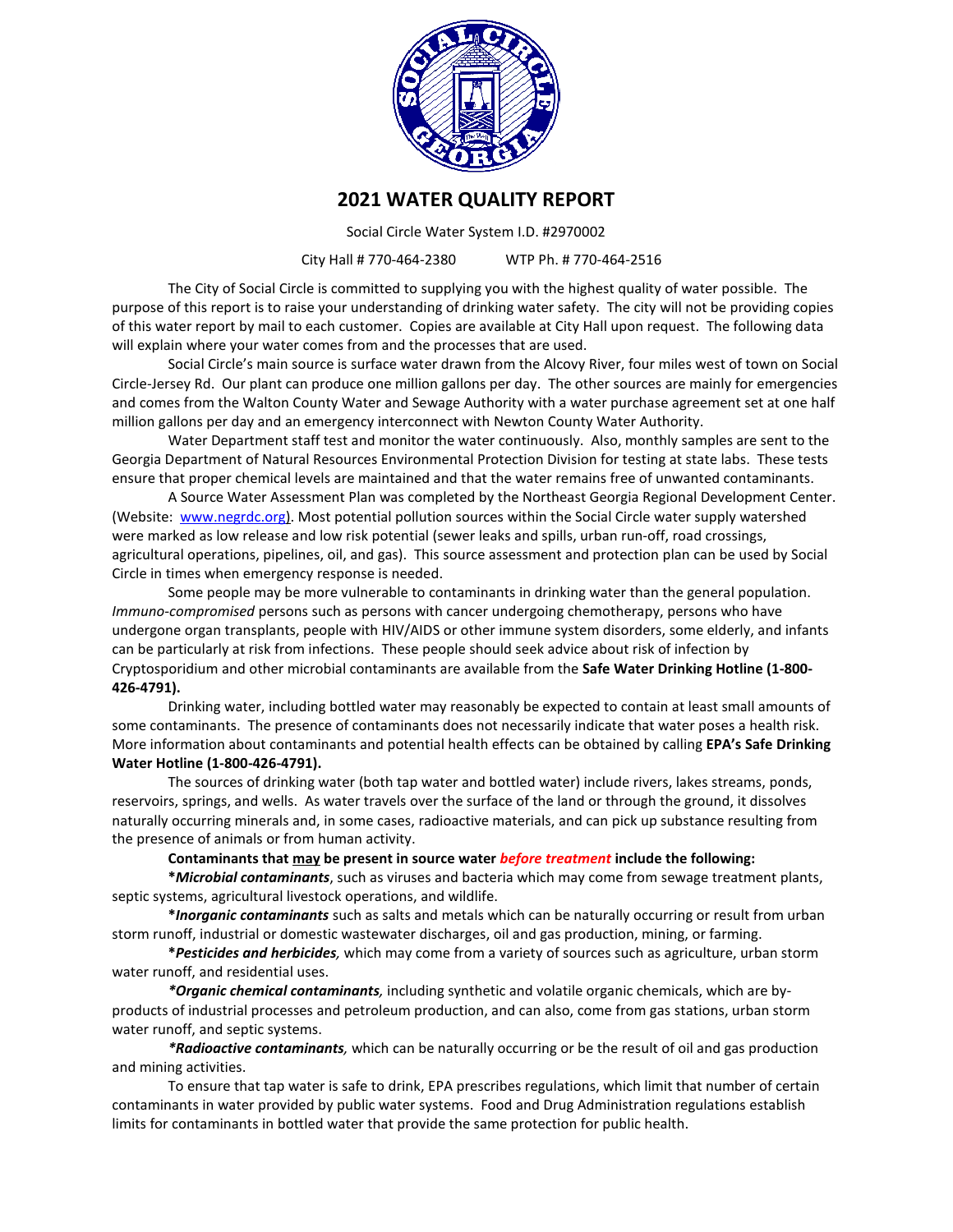## *Definitions*

## \*MG: Million Gallons

\*MGD: Million Gallons per day

\*Maximum Contaminant Level (MCL): The highest level of a contaminant that is allowed in drinking water. MCL's are set as close to the MCLG's as feasible using the best available treatment technology.

- \*Maximum Contaminant Level Goal (MCLG): The level of a contaminant that is allowed in drinking water below which there is known or expected risk to health.
- \*Action Level (AL): The concentration of a contaminant which if exceeded, trigger treatment or other requirements which a water system must follow.
- \*Treatment Technique (TT): A requires process intended to reduce the level of contaminant in drinking water.
- \*Turbidity: A measure of the cloudiness of water. We monitor turbidity because it is a good indicator of the effectiveness of our filtration system.

\*PPM: Parts per Million (one pound of a substance per one million pounds of water)

N/A: Non-applicable

NTU: Nephelometric Turbidity Units (measures cloudiness of water)

| <b>SUBSTANCE</b>                                                | <b>MCL (MRDL)</b>                                          | <b>MCLG</b><br>(MRDLG) | <b>SC Water</b><br><b>System Max</b>           | <b>Detected</b><br>Range                                                 | Is<br>Water<br>Safe?        | <b>Typical Source of</b><br>Contaminant       |
|-----------------------------------------------------------------|------------------------------------------------------------|------------------------|------------------------------------------------|--------------------------------------------------------------------------|-----------------------------|-----------------------------------------------|
| <b>Microbiological Contaminates</b>                             |                                                            |                        |                                                |                                                                          |                             |                                               |
| <b>FILTER TURBIDITY</b>                                         | <b>TT= 0.3 NTU</b><br>95% of<br>Samples <0.3<br><b>NTU</b> | $\mathbf 0$<br>100%    | .080                                           | $.02-.080$                                                               | <b>YES</b>                  | <b>Agriculture, Geology</b>                   |
| <b>Total Coliform</b><br><b>Bacteria</b>                        | 5% Samples<br><b>Positive</b>                              | 0% Positive            | 0%                                             | 0%                                                                       | <b>YES</b>                  | <b>Naturally occurring</b>                    |
| <b>Total Organic</b><br>Carbon                                  | <b>TT</b>                                                  | N/A                    | 1.15                                           | $.96 - 1.15$                                                             | <b>YES</b>                  | <b>Naturally occurring</b>                    |
| <b>Disinfection &amp; Disinfection By-Products</b>              |                                                            |                        |                                                |                                                                          |                             |                                               |
| <b>TOTAL</b><br><b>TRIHALOMETHANES</b><br><b>4 QTR. AVERAGE</b> | 80 ppb                                                     | N/A                    | AA 70.2 ppb                                    | $1.3 - 92$                                                               | <b>YES</b>                  | Treatment process by-<br>product              |
| <b>HALOACETIC ACID</b><br><b>4 QRT. AVERAGE</b>                 | 60 ppb                                                     | N/A                    | 44.8 ppb                                       | $4.7 - 27$                                                               | <b>YES</b>                  | Treatment process by-<br>product              |
| <b>CHLORINE</b>                                                 | 4 ppm                                                      | 4 ppm                  | 2.03                                           | $1.15 - 2.03$                                                            | <b>YES</b>                  | Water additive used to<br>control microbes    |
| <b>Inorganic Contaminates</b>                                   |                                                            |                        |                                                |                                                                          |                             |                                               |
| <b>FLUORIDE</b>                                                 | 4 ppm                                                      | 4 ppm                  | $1.11$ ppm                                     | $.74 - 1.11$<br>ppm                                                      | <b>YES</b>                  | Water additive which<br>promotes strong teeth |
| <b>NITRATE</b>                                                  | 10 ppm                                                     | 10 ppm                 | .33 ppm                                        | .33 ppm                                                                  | <b>YES</b>                  | <b>Erosion of Natural Deposits</b>            |
| <b>Substance</b>                                                | <b>Action</b><br>Level                                     | <b>MCLG</b>            | <b>SC Water</b><br>System<br>90%<br>Percentile | <b>Number</b><br>of<br><b>Samples</b><br>Above<br><b>Action</b><br>Level | <b>Is</b><br>Water<br>Safe? | <b>Typical Source of</b><br>Contaminate       |
| <b>COPPER</b>                                                   | 1300 ppb                                                   | 1300 ppb               | 620 ppb                                        | 0                                                                        | <b>YES</b>                  | <b>Household piping</b>                       |
| <b>LEAD</b>                                                     | 15 ppb                                                     | 0 ppb                  | $2.8$ ppb                                      | 0                                                                        | <b>YES</b>                  | <b>Household piping</b>                       |